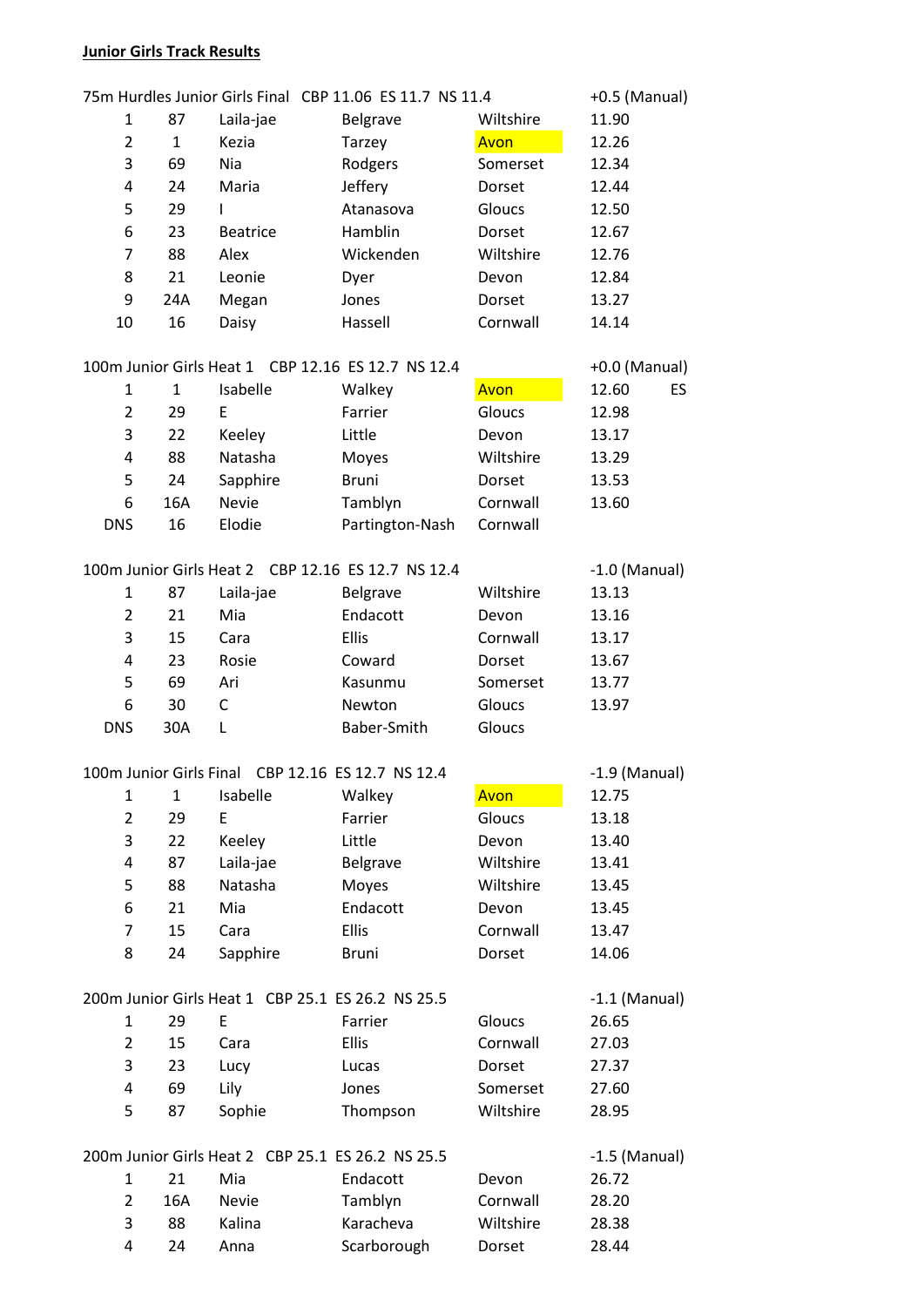| 5                       | 30           | К                                              | Swaine                                           | Gloucs    | 28.66           |           |
|-------------------------|--------------|------------------------------------------------|--------------------------------------------------|-----------|-----------------|-----------|
| 6                       | $\mathbf{1}$ | Jasmine                                        | Richards                                         | Avon      | 28.90           |           |
|                         |              |                                                |                                                  |           |                 |           |
|                         |              |                                                | 200m Junior Girls Final CBP 25.1 ES 26.2 NS 25.5 |           | $-0.7$ (Manual) |           |
| $\mathbf{1}$            | 21           | Mia                                            | Endacott                                         | Devon     | 26.17           | <b>ES</b> |
| 2                       | 29           | E                                              | Farrier                                          | Gloucs    | 26.29           |           |
| 3                       | 15           | Cara                                           | <b>Ellis</b>                                     | Cornwall  | 26.79           |           |
| 4                       | 23           | Lucy                                           | Lucas                                            | Dorset    | 27.00           |           |
| 5                       | 16A          | Nevie                                          | Tamblyn                                          | Cornwall  | 27.67           |           |
| 6                       | 69           | Lily                                           | Jones                                            | Somerset  | 27.68           |           |
| 7                       | 24           | Anna                                           | Scarborough                                      | Dorset    | 28.27           |           |
| 8                       | 88           | Kalina                                         | Karacheva                                        | Wiltshire | 28.46           |           |
| 300m Junior Girls Final |              |                                                | CBP 40.40 ES 42.0 NS 41.0                        |           |                 |           |
| 1                       | 87           | Kaitlin                                        | Miller                                           | Wiltshire | 42.36           |           |
| $\overline{2}$          | 21           | Nia                                            | Harradine-Cole                                   | Devon     | 42.38           |           |
| 3                       | $\mathbf{1}$ | Ruby                                           | Woodman                                          | Avon      | 42.58           |           |
| 4                       | 22           | Amber                                          | <b>Drake</b>                                     | Devon     | 42.78           |           |
| 5                       | 29           | G                                              | Howell                                           | Gloucs    | 43.05           |           |
| 6                       | 88           | Claire                                         | Marshall                                         | Wiltshire | 43.73           |           |
| 7                       | 23           | Freya                                          | Woollard                                         | Dorset    | 45.04           |           |
|                         |              |                                                |                                                  |           |                 |           |
| 800m Junior Girls       |              | CBP 2.10.6 ES 2.18 NS 2.15                     |                                                  |           |                 |           |
| $\mathbf{1}$            | $\mathbf{1}$ | Holly                                          | Sanigar                                          | Avon      | 2:19.46         |           |
| $\overline{2}$          | 21           | Eleanor                                        | Foster                                           | Devon     | 2:22.73         |           |
| 3                       | 69           | Daisy                                          | <b>Davies</b>                                    | Somerset  | 2:25.41         |           |
| 4                       | 23           | Ellie                                          | Crain                                            | Dorset    | 2:27.23         |           |
| 5                       | 70           | Darcie                                         | Cockburn                                         | Somerset  | 2:30.27         |           |
| 6                       | 24           | Polly                                          | Evans                                            | Dorset    | 2:30.84         |           |
| 7                       | 87           | Bella                                          | Ryder                                            | Wiltshire | 2:30.93         |           |
| 8                       | 29           | Blue                                           | Heath-Smith                                      | Gloucs    | 2:30.98         |           |
|                         |              | 1500m Junior Girls CBP 4.28.78 ES 4.48 NS 4.40 |                                                  |           |                 |           |
| $\mathbf{1}$            | 29           | E                                              | Spencer                                          | Gloucs    | 4:38.52         | <b>NS</b> |
| $\overline{2}$          | 69           | Gemma                                          | Tolputt                                          | Somerset  | 4:41.40         | ES        |
| 3                       | 22           | Freya                                          | Woodhead                                         | Devon     | 4:41.44         | ES        |
| 4                       | 21           | Olivia                                         | <b>Steer</b>                                     | Devon     | 4:43.06         | ES        |
| 5                       | 22A          | Daisy                                          | Rowe                                             | Devon     | 4:45.83         | ES        |
| 6                       | $\mathbf{1}$ | Estelle                                        | Lowe                                             | Avon      | 4:48.37         |           |
| 7                       | 70           | Annabelle                                      | Suffield                                         | Somerset  | 4:50.03         |           |
| 8                       | 30           | M                                              | Thomson                                          | Gloucs    | 4:53.55         |           |
| 9                       | 23           | Nancy                                          | Taylor                                           | Dorset    | 5:00.23         |           |
| 10                      | 24           | Isabel                                         | Cherrett                                         | Dorset    | 5:00.32         |           |
| 11                      | 87           |                                                | Wood                                             | Wiltshire | 5:00.79         |           |
|                         |              | Sophie                                         |                                                  |           |                 |           |
| 12                      | 15           | Megan                                          | Laval                                            | Cornwall  | 5:16.00         |           |
|                         |              | 4 X 100m Relay Junior Girls                    | CBP 49.3 ES 52.0 NS 50.0                         |           |                 |           |
| $\mathbf{1}$            | $\mathbf{1}$ |                                                | Avon                                             |           | 53.04           |           |
|                         |              |                                                |                                                  |           |                 |           |

| 2  | 21 | Devon    | 54.03 |
|----|----|----------|-------|
| 3. | 15 | Cornwall | 54.58 |
| 4  | 69 | Somerset | 54.72 |
| 5  | フ3 | Dorset   | 55.50 |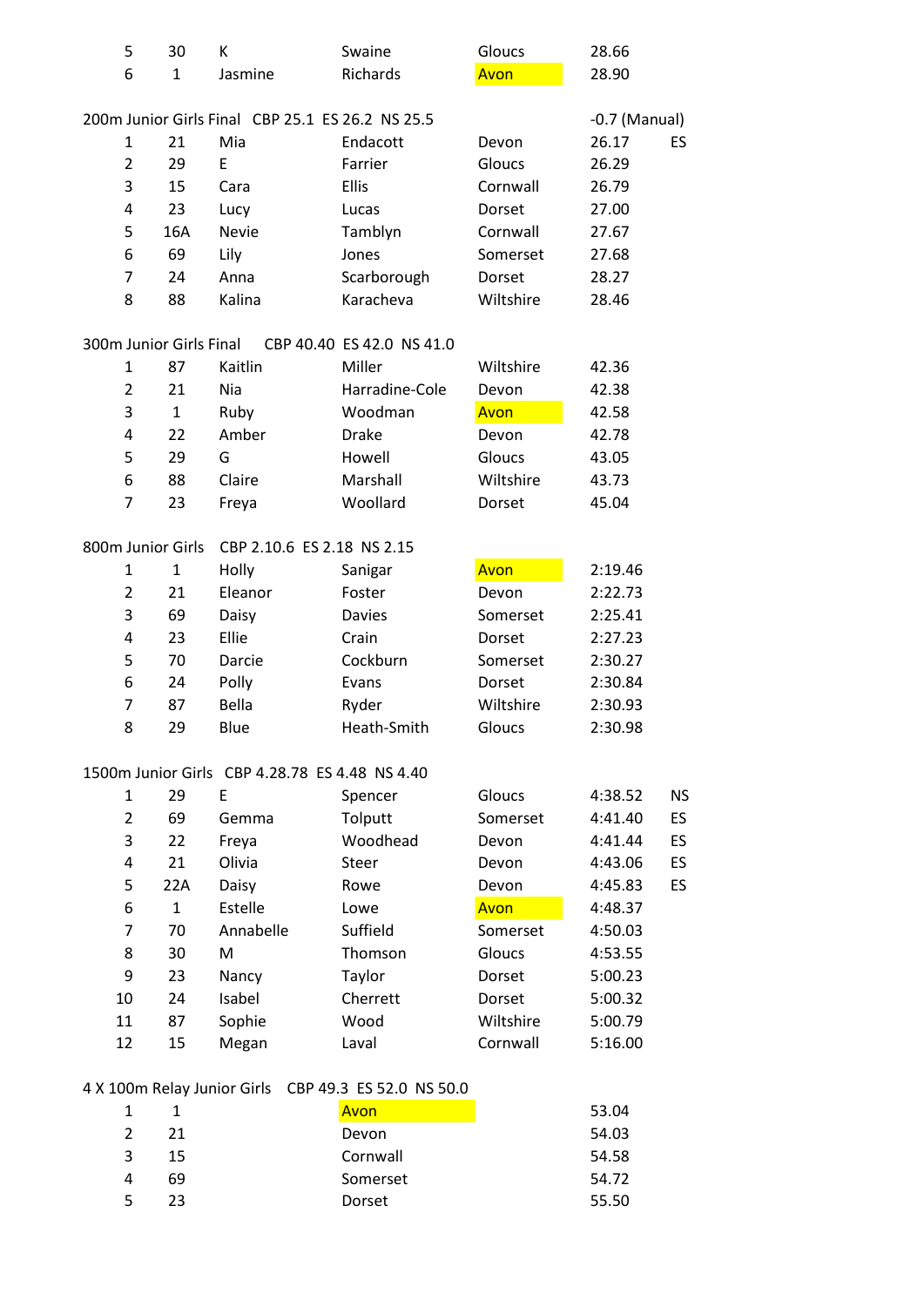# **Junior Boys Track Results**

|                  |                |              | 80m Hurdles Junior Boys Final CBP 11.31 ES 12.0 NS 11.6 |                |           | +0.0 (Manual)   |
|------------------|----------------|--------------|---------------------------------------------------------|----------------|-----------|-----------------|
|                  | $\mathbf{1}$   | 21           | Aaron                                                   | Smith          | Devon     | 12.91           |
|                  | $\overline{2}$ | 69           | Rory                                                    | Micklethwaite  | Somerset  | 13.38           |
|                  | 3              | 87           | Arthur                                                  | Widdows        | Wiltshire | 13.69           |
|                  |                |              |                                                         |                |           |                 |
|                  |                |              | 100m Junior Boys Heat 1 CBP 11.13 ES 11.6 NS 11.4       |                |           | +0.0 (Manual)   |
|                  | $\mathbf{1}$   | 29           | J                                                       | <b>Masters</b> | Gloucs    | 11.89           |
|                  | $\overline{2}$ | 23           | Charlie                                                 | Wilson         | Dorset    | 12.37           |
|                  | 3              | 15           | Sonny                                                   | Lee-Hirst      | Cornwall  | 12.44           |
|                  | 4              | 30           | M                                                       | Erith          | Gloucs    | 12.44           |
|                  | 5              | 87           | Oliver                                                  | Tan            | Wiltshire | 12.83           |
|                  |                |              |                                                         |                |           |                 |
|                  |                |              | 100m Junior Boys Heat 2 CBP 11.13 ES 11.6 NS 11.4       |                |           | +0.0 (Manual)   |
|                  | $\mathbf{1}$   | 69           | Sami                                                    | Weir           | Somerset  | 12.06           |
|                  | 2              | 16           | Victor                                                  | Millaly        | Cornwall  | 12.26           |
|                  | 3              | 21           | Iseoluwa                                                | Aworinde       | Devon     | 12.27           |
|                  | 4              | 16A          | Liam                                                    | Higgins        | Cornwall  | 12.42           |
|                  | 5              | 88           | Xavier                                                  | Lessey         | Wiltshire | 12.75           |
|                  |                |              |                                                         |                |           |                 |
|                  |                |              | 100m Junior Boys Final CBP 11.13 ES 11.6 NS 11.4        |                |           | $-1.7$ (Manual) |
|                  | $\mathbf{1}$   | 29           | J                                                       | Masters        | Gloucs    | 11.87           |
|                  | $\overline{2}$ | 21           | Iseoluwa                                                | Aworinde       | Devon     | 12.32           |
|                  | 3              | 69           | Sami                                                    | Weir           | Somerset  | 12.32           |
|                  | 4              | 15           | Sonny                                                   | Lee-Hirst      | Cornwall  | 12.48           |
|                  | 5              | 16           | Victor                                                  | Millaly        | Cornwall  | 12.49           |
|                  | 6              | 16A          | Liam                                                    | Higgins        | Cornwall  | 12.52           |
|                  | 7              | 23           | Charlie                                                 | Wilson         | Dorset    | 12.53           |
|                  | 8              | 30           | M                                                       | Erith          | Gloucs    | 12.84           |
|                  |                |              |                                                         |                |           |                 |
| 200m Junior Boys |                |              | CBP 22.53 ES 23.8 NS 23.2                               |                |           | $-1.7$ (Manual) |
|                  | $\mathbf{1}$   | 1            | Ricky                                                   | Powell         | Avon      | 23.78<br>ES     |
|                  | 2              | 23           | Alex                                                    | Morris         | Dorset    | 24.15           |
|                  | 3              | 24           | Will                                                    | Langridge      | Dorset    | 24.65           |
|                  | 4              | 21           | Thomas                                                  | Scargill-King  | Devon     | 25.11           |
|                  | 5              | 22           | Archie                                                  | Chilcott       | Devon     | 25.30           |
|                  | 6              | 69           | Harrison                                                | Adams          | Somerset  | 25.61           |
|                  | 7              | 2            | Jacob                                                   | Massey         | Avon      | 25.65           |
|                  | 8              | 15           | Sonny                                                   | Lee-Hirst      | Cornwall  | 26.15           |
|                  |                |              |                                                         |                |           |                 |
|                  |                |              | 300m Junior Boys Heat 1 CBP 36.49 ES 38.0 N 36.8        |                |           |                 |
|                  | $\mathbf{1}$   | 15           | Craig                                                   | Woods          | Cornwall  | 38.84           |
|                  | $\overline{2}$ | $\mathbf{1}$ | Adam                                                    | Durran         | Avon      | 39.00           |
|                  | 3              | 21           | Tom                                                     | Ward           | Devon     | 39.55           |
|                  | 4              | 23           | James                                                   | Horrocks       | Dorset    | 40.17           |
|                  | 5              | 87           | Arthur                                                  | Widdows        | Wiltshire | 42.26           |
|                  |                |              |                                                         |                |           |                 |
|                  |                |              | 300m Junior Boys Heat 2 CBP 36.49 ES 38.0 N 36.8        |                |           |                 |
|                  | $\mathbf{1}$   | 16A          | Liam                                                    | <b>Higgins</b> | Cornwall  | 38.59           |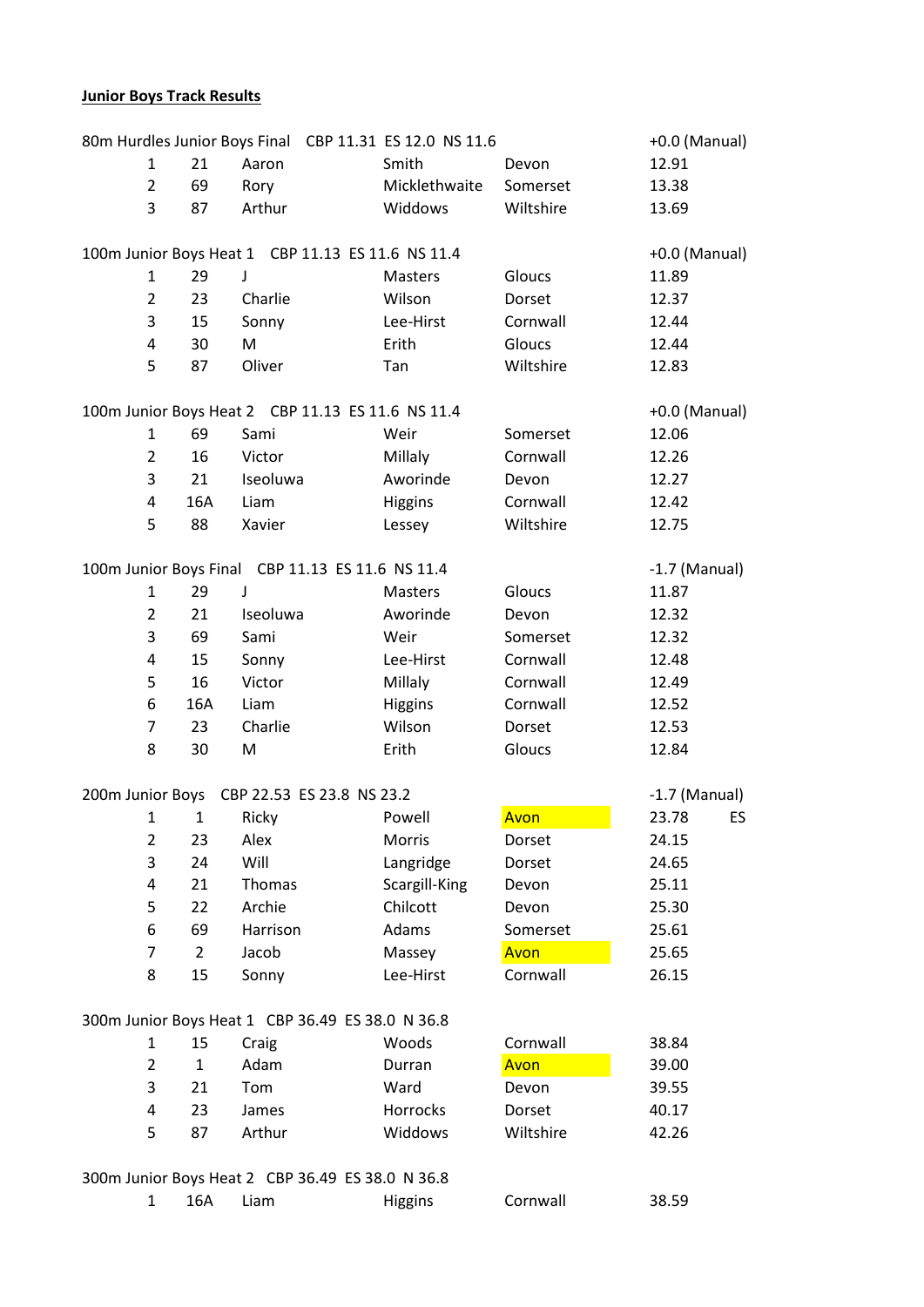|   |    | Harry   | Collins        | Avon          | 38.87 |
|---|----|---------|----------------|---------------|-------|
| 3 | 24 | Charlie | Cleal          | Dorset        | 39.39 |
|   | 22 | Sam     | <b>Stevens</b> | Devon         | 39.73 |
|   | 29 |         | Coombe         | <b>Gloucs</b> | 40.18 |
| 6 | 69 | Ezra    | <b>Banton</b>  | Somerset      | 41.93 |
|   |    |         |                |               |       |

#### 300m Junior Boys Final CBP 36.49 ES 38.0 N 36.8

|   | 16A | Liam    | <b>Higgins</b> | Cornwall | 38.60 |
|---|-----|---------|----------------|----------|-------|
| 2 | 15  | Craig   | Woods          | Cornwall | 38.61 |
| 3 | 2   | Harry   | Collins        | Avon     | 38.76 |
| 4 | 21  | Tom     | Ward           | Devon    | 39.02 |
| 5 | 23  | James   | Horrocks       | Dorset   | 39.70 |
| 6 | 1   | Adam    | Durran         | Avon     | 39.71 |
| 7 | 24  | Charlie | Cleal          | Dorset   | 39.90 |
| 8 | 22  | Sam     | <b>Stevens</b> | Devon    | 39.92 |

# 800m Junior Boys CBP 1.57.1 ES 2.05 NS 2.02

| כעטש וטווו    |               | <b>PDL T'1'T FRISHED TO TION</b> |              |           |         |
|---------------|---------------|----------------------------------|--------------|-----------|---------|
| 1             | $\mathfrak z$ | Charlie                          | Haines       | Avon      | 2:07.87 |
| $\mathcal{P}$ | 87            | Alessandro                       | Virgillo     | Wiltshire | 2:08.02 |
| 3             | 69            | Charlie                          | Roebuck      | Somerset  | 2:10.93 |
| 4             | 15            | Josh                             | Bloxham      | Cornwall  | 2:12.08 |
| 5             | 88            | <b>Nick</b>                      | Plummer      | Wiltshire | 2:12.23 |
| 6             | 23            | Ewan                             | <b>Brown</b> | Dorset    | 2:12.78 |
|               |               | Augustin                         | Downing      | Avon      | 2:16.95 |

#### 1500m Junior Boys Final CBP 4.11.91 ES 4.20 NS 4.13

| 1              | 1  | Benjamin      | Collins   | Avon      | 4:13.27 | <b>ES</b> |
|----------------|----|---------------|-----------|-----------|---------|-----------|
| $\overline{2}$ | 69 | Tom           | Webb      | Somerset  | 4:18.11 | <b>ES</b> |
| 3              | 29 | D             | Martin    | Gloucs    | 4:25.31 |           |
| 4              | 70 | Charlie       | Court     | Somerset  | 4:30.73 |           |
| 5              | 88 | <b>Thomas</b> | Dewey     | Wiltshire | 4:33.45 |           |
| 6              | 30 | S             | Wilson    | Gloucs    | 4:35.53 |           |
| 7              | 23 | Reuben        | Cawley    | Dorset    | 4:35.87 |           |
| 8              | 21 | George        | Pemberton | Devon     | 4:39.42 |           |
| 9              | 87 | Finlay        | Roderick  | Wiltshire | 4:43.58 |           |
|                |    |               |           |           |         |           |

#### 4 X 100m Relay Junior Boys CBP 46.03 ES 47.5 NS 45.6

|   |    | Avon     | 47.91 |
|---|----|----------|-------|
|   | 15 | Cornwall | 50.23 |
| 3 | 69 | Somerset | 50.69 |
|   | 21 | Devon    | 51.78 |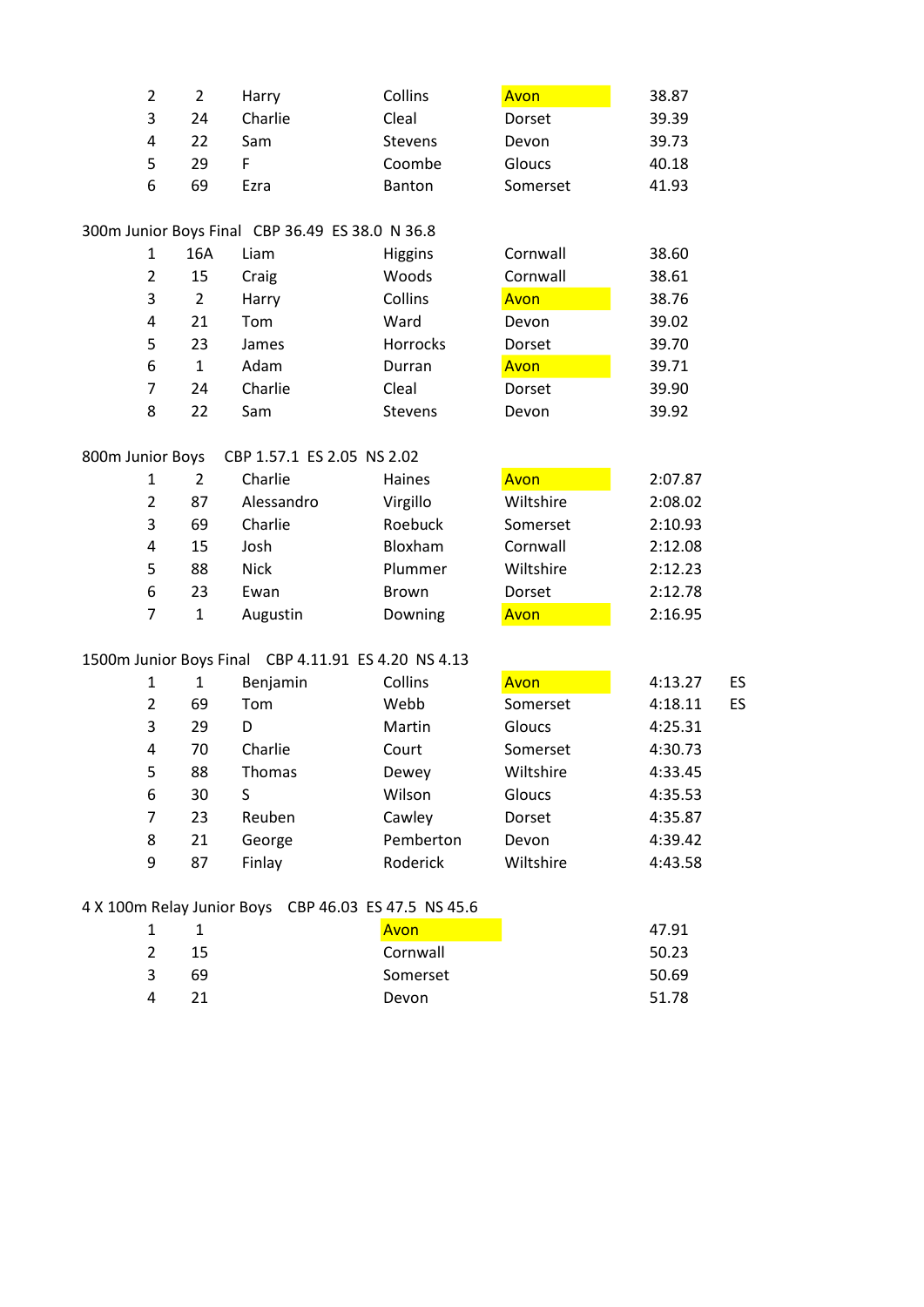# **Inter Girls Track Results**

|                        |                |                | 300m Hurdles Inter Girls Final CBP 44.1 ES 46.4 NS 45.0 |                |             |                 |
|------------------------|----------------|----------------|---------------------------------------------------------|----------------|-------------|-----------------|
|                        | 1              | 15             | Poppy                                                   | Northcott      | Cornwall    | ES<br>45.15     |
|                        | $\overline{2}$ | 23             | Jaya                                                    | Collinson      | Dorset      | ES.<br>45.88    |
|                        | 3              | 21             | Kate                                                    | Gray           | Devon       | 46.83           |
|                        | 4              | 87             | Ellie                                                   | <b>Mullins</b> | Wiltshire   | 47.16           |
|                        | 5              | 29             | C                                                       | Witham         | Gloucs      | 51.49           |
|                        |                |                |                                                         |                |             |                 |
|                        |                |                | 80m Hurdles Inter Girls Final CBP 11.05 ES 12.0 NS 11.6 |                |             | +1.8 (Manual)   |
|                        | 1              | $\mathbf{1}$   | Mayalee                                                 | Osala          | Avon        | 11.67<br>ES.    |
|                        | $\overline{2}$ | 69             | Vivienne                                                | Card           | Somerset    | 12.12           |
|                        | 3              | 70             | Kizzi                                                   | Reed           | Somerset    | 12.49           |
|                        | 4              | 29             | L                                                       | Baldwin        | Gloucs      | 12.61           |
|                        | 5              | $\overline{2}$ | Alice                                                   | Wilson         | Avon        | 13.08           |
|                        | 6              | 88             | Zoe                                                     | Thompson       | Wiltshire   | 13.17           |
|                        | 7              | 23             | Eva                                                     | Welstead       | Dorset      | 13.21           |
|                        | 8              | 21             | Lauren                                                  | Carr           | Devon       | 13.31           |
|                        | 9              | 24             | Amy                                                     | Darragh        | Dorset      | 14.29           |
|                        |                |                |                                                         |                |             |                 |
|                        |                |                | 100m Inter Girls Heat 1 CBP 11.84 ES 12.5 NS 12.2       |                |             | $+0.3$ (Manual) |
|                        | $\mathbf{1}$   | 15             | Freya                                                   | Howard         | Cornwall    | 12.83           |
|                        | $\overline{2}$ | 22             | Bella                                                   | Lawson         | Devon       | 13.37           |
|                        | 3              | 30A            | $\mathsf{C}$                                            | Walsh          | Gloucs      | 13.75           |
|                        | 4              | 88             | Martha                                                  | Cracknell      | Wiltshire   | 13.80           |
|                        |                |                |                                                         |                |             |                 |
|                        |                |                | 100m Inter Girls Heat 2 CBP 11.84 ES 12.5 NS 12.2       |                |             | $+0.0$ (Manual) |
|                        | 1              | 21             | Olivia                                                  | Hayes          | Devon       | 12.70           |
|                        | $\overline{2}$ | 30             | L                                                       | Marchant       | Gloucs      | 13.18           |
|                        | 3              | 69             | Sengul                                                  | Ceylan         | Somerset    | 13.19           |
|                        | 4              | $\overline{2}$ | Phoebe                                                  | Havard         | Avon        | 13.20           |
|                        | 5              | 23             | Abena                                                   | Sarfo          | Dorset      | 13.22           |
|                        | 6              | 87             | India                                                   | West           | Wiltshire   | 13.87           |
|                        |                |                |                                                         |                |             |                 |
| 100m Inter Girls Final |                |                | CBP 11.84 ES 12.5 NS 12.2                               |                |             | +0.0 (Manual)   |
|                        | $\mathbf{1}$   | 21             | Olivia                                                  | Hayes          | Devon       | 12.72           |
|                        | 2              | 15             | Freya                                                   | Howard         | Cornwall    | 12.77           |
|                        | 3              | 69             | Sengul                                                  | Ceylan         | Somerset    | 13.21           |
|                        | 4              | 30             | L                                                       | Marchant       | Gloucs      | 13.27           |
|                        | 5              | $\overline{2}$ | Phoebe                                                  | Havard         | <b>Avon</b> | 13.31           |
|                        | 6              | 22             | Bella                                                   | Lawson         | Devon       | 13.51           |
|                        | 7              | 23             | Abena                                                   | Sarfo          | Dorset      | 13.52           |
|                        | 8              | 30A            | C                                                       | Walsh          | Gloucs      | 13.93           |
|                        |                |                |                                                         |                |             |                 |
|                        |                |                | 200m Inter Girls CBP 24.5 ES 25.8 NS 25.1               |                |             | $-1.5$ (Manual) |
|                        | $\mathbf{1}$   | 15             | Poppy                                                   | Northcott      | Cornwall    | 26.14           |
|                        | 2              | 21             | Olivia                                                  | Hayes          | Devon       | 26.73           |
|                        | 3              | 30             | L                                                       | Marchant       | Gloucs      | 26.92           |
|                        | 4              | 69             | Sengul                                                  | Ceylan         | Somerset    | 27.18           |
|                        | 5              | 23             | Arabella                                                | Thurlow        | Dorset      | 28.13           |
|                        |                |                |                                                         |                |             |                 |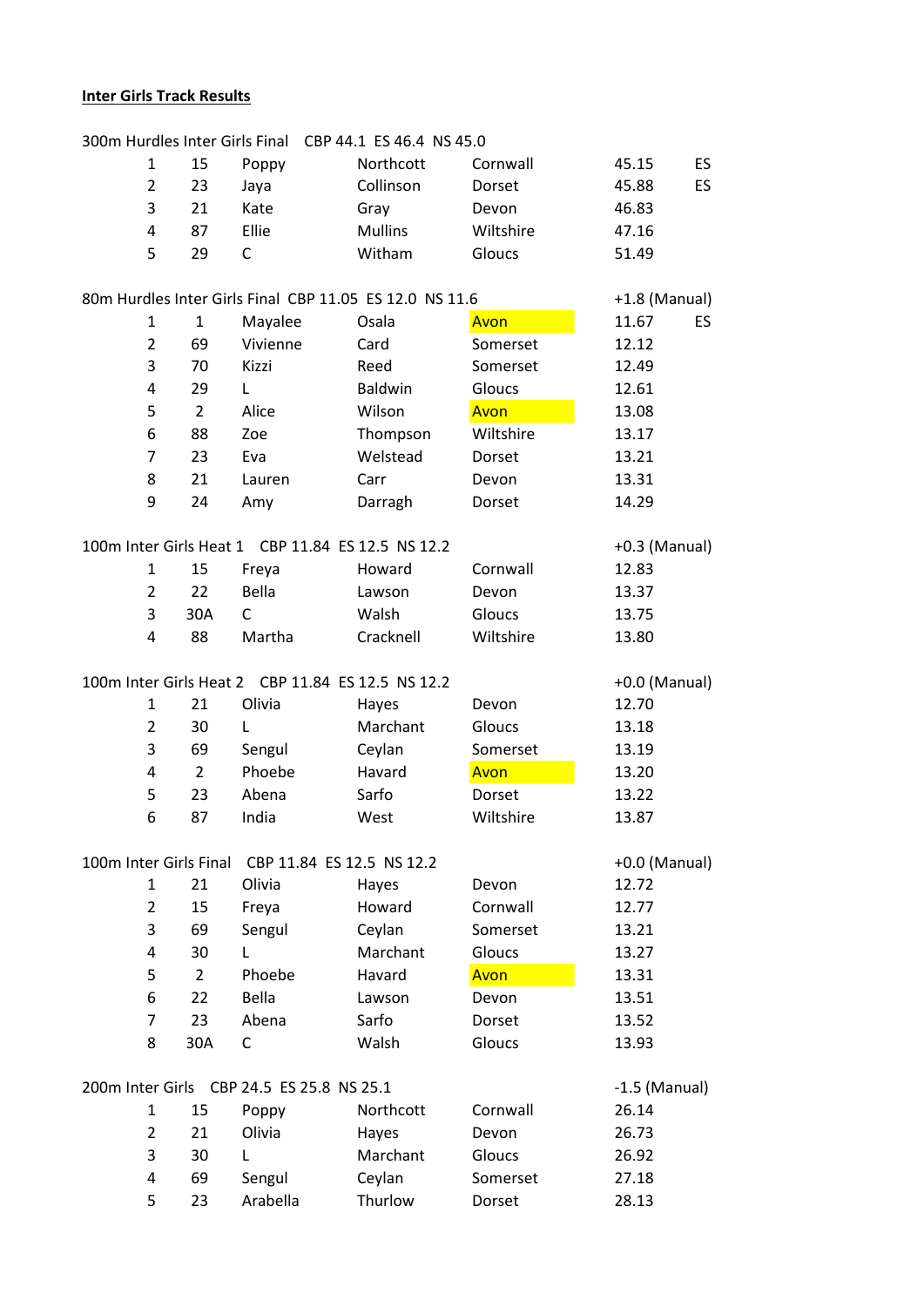| 6                 | 87             | Martha                                       | Cracknell                                                   | Wiltshire | 29.12    |               |
|-------------------|----------------|----------------------------------------------|-------------------------------------------------------------|-----------|----------|---------------|
|                   |                | 300m Inter Girls CBP 39.92 ES 41.2 NS 40.2   |                                                             |           |          |               |
| 1                 | 21             | Mali                                         | Heard                                                       | Devon     | 41.35    |               |
| $\overline{2}$    | 24             | Jaya                                         | Collinson                                                   | Dorset    | 41.79    |               |
| 3                 | 88             | Florry                                       | Siderfin                                                    | Wiltshire | 42.07    |               |
| 4                 | 23             | Nia                                          | McConnell                                                   | Dorset    | 42.37    |               |
| 5                 | $\mathbf{1}$   | Eleanor                                      | McIntosh                                                    | Avon      | 43.28    |               |
| 6                 | 87             | Ellie                                        | <b>Mullins</b>                                              | Wiltshire | 43.31    |               |
| $\overline{7}$    | 69             | Melissa                                      | McCusker                                                    | Somerset  | 44.26    |               |
|                   |                | 800m Inter Girls CBP 2.08.25 ES 2.16 NS 2.13 |                                                             |           |          |               |
| $\mathbf{1}$      | 1              | Keira                                        | Devereux                                                    | Avon      | 2:17.22  |               |
| $\overline{2}$    | 21             | Lucy                                         | Milliner                                                    | Devon     | 2:20.92  |               |
| 3                 | 29             | F                                            | McFadden                                                    | Gloucs    | 2:21.55  |               |
| 4                 | 69             | Mackenzie                                    | O'Dea                                                       | Somerset  | 2:22.01  |               |
| 5                 | 2A             | Clementine                                   | Hoilden                                                     | Avon      | 2:23.90  |               |
| 6                 | 70             | Thea                                         | Piercy                                                      | Somerset  | 2:24.24  |               |
| $\overline{7}$    | 24             | Daisy                                        | Flux                                                        | Dorset    | 2:25.89  |               |
| 8                 | 22             | Verity                                       | Tank                                                        | Devon     | 2:25.92  |               |
| 9                 | $\overline{2}$ | Sophi                                        | Hayles-Hoyle                                                | Avon      | 2:27.11  |               |
| 1500m Inter Girls |                | CBP 4.28.1 ES 4.45 NS 4.39                   |                                                             |           |          |               |
| 1                 | 29             | S                                            | Roswell                                                     | Gloucs    | 4:36.04  | ES            |
| $\overline{2}$    | 21             | Scarlett                                     | Livingstone                                                 | Devon     | 4:38.73  | ES            |
| 3                 | 22A            | Molly                                        | Shorey                                                      | Devon     | 4:42.93  | ES            |
| 4                 | 69             | Iris                                         | Courtney                                                    | Somerset  | 4:46.22  |               |
| 5                 | 22             | Isla                                         | Bryson                                                      | Devon     | 4:47.53  |               |
| 6                 | $\mathbf{1}$   | Laura                                        | Chance                                                      | Avon      | 4:49.84  |               |
| $\overline{7}$    | 15             | Holly                                        | Reid                                                        | Cornwall  | 4:53.37  |               |
| 8                 | 87             | Imogen                                       | Gray                                                        | Wiltshire | 5:01.66  |               |
| 9                 | $\overline{2}$ | Elen                                         | Ruck                                                        | Avon      | 5:05.53  |               |
|                   |                |                                              | 1500m Steeple Chase Inter Girls CBP 4.59.94 ES 5.23 NS 5.13 |           |          |               |
| 1                 | 23             | Lucy                                         | <b>Bickerton</b>                                            | Dorset    | 5:18.66  | ES            |
| $\overline{2}$    | 69             | Lucy                                         | Acott                                                       | Somerset  | 5:51.44  |               |
|                   |                |                                              | 3000m Inter Girls CBP 10.07.2 ES 10.20 NS 10.10             |           |          |               |
| $\mathbf{1}$      | 21             | Innes                                        | Fitzgerald                                                  | Devon     | 9:29.28  | <b>CBP NS</b> |
| $\overline{2}$    | 69             | Sophie                                       | Nicholls                                                    | Somerset  | 9:49.04  | <b>NS</b>     |
| 3                 | 23             | Erin                                         | Wells                                                       | Dorset    | 10:30.24 |               |
| 4                 | 87             | Tilly                                        | Nickell                                                     | Wiltshire | 10:45.96 |               |
| 5                 | 29             | C                                            | Sheppard                                                    | Gloucs    | 11:04.08 |               |
|                   |                |                                              | 4 X 100m Relay Inter Girls CBP 49.1 ES 50.2 NS 48.2         |           |          |               |
| $\mathbf{1}$      | 21             |                                              | Devon                                                       |           | 51.41    |               |
| $\overline{2}$    | 69             |                                              | Somerset                                                    |           | 52.35    |               |
| 3                 | $\mathbf{1}$   |                                              | Avon                                                        |           | 53.28    |               |
| 4                 | 23             |                                              | Dorset                                                      |           | 54.00    |               |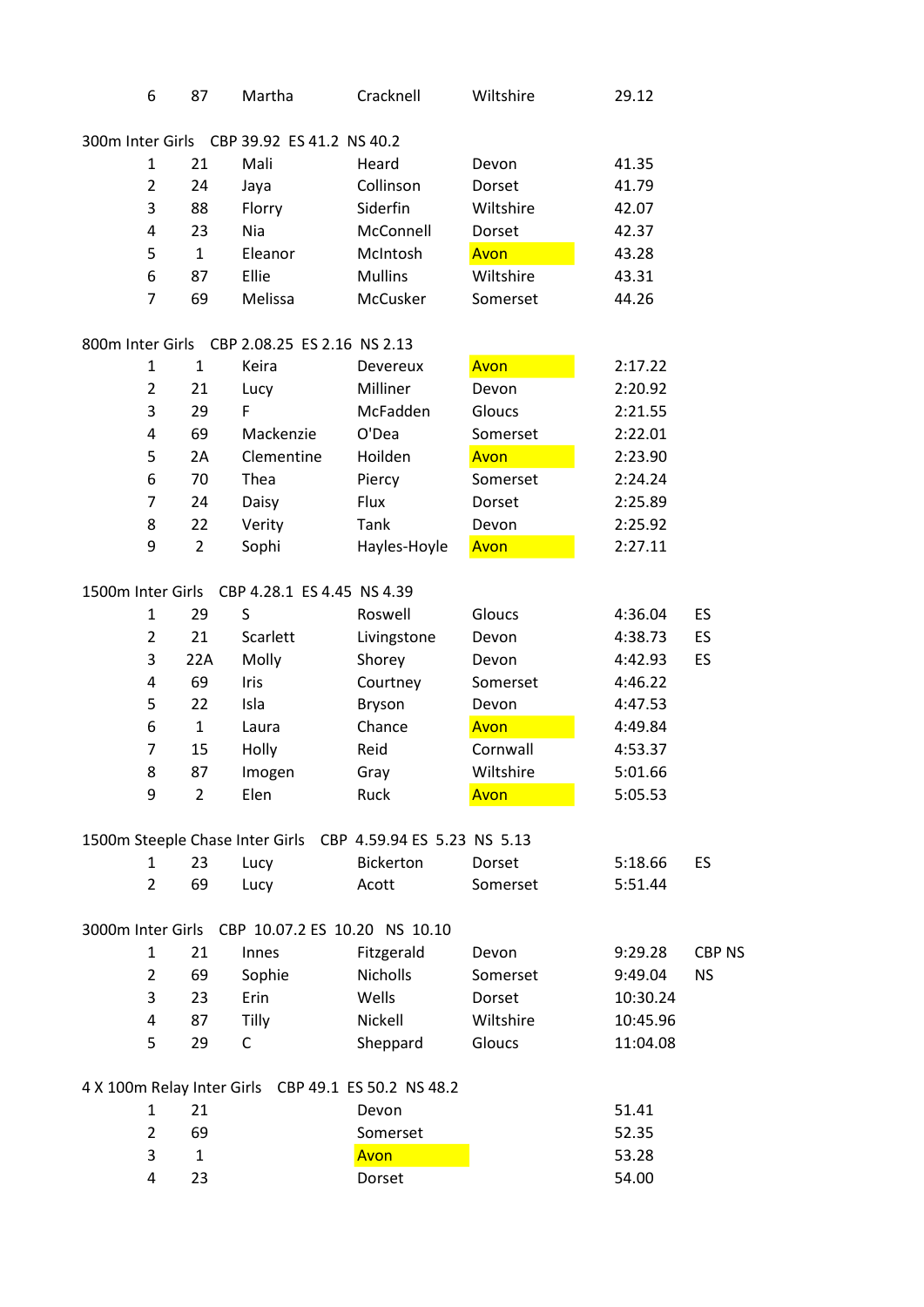# **Inter Boys Track Results**

| 400m Hurdles Inter CBP 54.1 ES 58.7 NS 56.5 |                |                                          |                                                  |           |                 |  |  |
|---------------------------------------------|----------------|------------------------------------------|--------------------------------------------------|-----------|-----------------|--|--|
| 1                                           | $\mathbf{1}$   | Charlie                                  | Staddon                                          | Avon      | 57.11<br>ES.    |  |  |
| $\overline{2}$                              | 21             | <b>Nicolas</b>                           | Maczugowski                                      | Devon     | 59.66           |  |  |
| 3                                           | 69             | Aaron                                    | Adotevi                                          | Somerset  | 1:01.21         |  |  |
| 4                                           | 23             | Tyler                                    | Collins                                          | Dorset    | 1:01.75         |  |  |
| 5                                           | 70             | Charlie                                  | Tuthill                                          | Somerset  | 1:05.80         |  |  |
|                                             |                |                                          |                                                  |           |                 |  |  |
|                                             |                | 100m Hurdles Inter Boys Final            | CBP 13.05 ES 14.0 NS 13.5                        |           | $-2.0$ (Manual) |  |  |
| 1                                           | 22             | Josh                                     | Taylor                                           | Devon     | 14.06           |  |  |
| $\overline{2}$                              | $\mathbf{1}$   | Charlie                                  | Staddon                                          | Avon      | 14.35           |  |  |
| 3                                           | 70             | Ogbemudia                                | Eribo                                            | Somerset  | 14.40           |  |  |
| 4                                           | 69             | Toby                                     | Wright                                           | Somerset  | 15.20           |  |  |
|                                             |                |                                          |                                                  |           |                 |  |  |
|                                             |                |                                          | 100m Inter Boys Heat 1 CBP 10.61 ES 11.2 NS 11.0 |           | $+0.7$ (Manual) |  |  |
| 1                                           | $\mathbf{1}$   | Ryan                                     | <b>Brady</b>                                     | Avon      | 11.47           |  |  |
| $\overline{2}$                              | 29             | D                                        | <b>Bhatti</b>                                    | Gloucs    | 11.68           |  |  |
| 3                                           | 87             | Ashley                                   | Avis                                             | Wiltshire | 11.70           |  |  |
| 4                                           | 70             | James                                    | O'Keeffe                                         | Somerset  | 11.73           |  |  |
| 5                                           | 24             | Munashe                                  | Motsi                                            | Dorset    | 11.98           |  |  |
| 6                                           | 30A            | F                                        | Fowler                                           | Gloucs    | 12.32           |  |  |
|                                             |                |                                          |                                                  |           |                 |  |  |
|                                             |                |                                          | 100m Inter Boys Heat 2 CBP 10.61 ES 11.2 NS 11.0 |           | $+0.0$ (Manual) |  |  |
| $\mathbf{1}$                                | 69             | Declan                                   | Tuohy                                            | Somerset  | 11.59           |  |  |
| $\overline{2}$                              | 23             | <b>Bertie</b>                            | Cooke                                            | Dorset    | 11.64           |  |  |
| 3                                           | 21             | Mackenzie                                | Pike                                             |           |                 |  |  |
|                                             |                |                                          |                                                  | Devon     | 11.78           |  |  |
| 4                                           | 70A            | Alexander                                | Armstrong                                        | Somerset  | 11.91           |  |  |
| 5                                           | 15             | Jack                                     | Harvey                                           | Cornwall  | 12.04           |  |  |
| 6                                           | 30             | $\mathsf{C}$                             | Hattam                                           | Gloucs    | 12.23           |  |  |
| $\overline{7}$                              | $\overline{2}$ | Nico                                     | Van Beneden                                      | Avon      | 12.26           |  |  |
|                                             |                |                                          |                                                  |           |                 |  |  |
|                                             |                |                                          | 100m Inter Boys Final CBP 10.61 ES 11.2 NS 11.0  |           | $+1.0$ (Manual) |  |  |
| $\mathbf 1$                                 | $\mathbf{1}$   | Ryan                                     | <b>Brady</b>                                     | Avon      | 11.60           |  |  |
| $\overline{2}$                              | 23             | <b>Bertie</b>                            | Cooke                                            | Dorset    | 11.76           |  |  |
| 3                                           | 69             | Declan                                   | Tuohy                                            | Somerset  | 11.86           |  |  |
| 4                                           | 29             | D                                        | <b>Bhatti</b>                                    | Gloucs    | 11.88           |  |  |
| 4                                           | 21             | Mackenzie                                | Pike                                             | Devon     | 11.88           |  |  |
| 6                                           | 70             | James                                    | O'Keeffe                                         | Somerset  | 11.96           |  |  |
| 7                                           | 87             | Ashley                                   | Avis                                             | Wiltshire | 11.99           |  |  |
| 8                                           | 70A            | Alexander                                | Armstrong                                        | Somerset  | 12.00           |  |  |
|                                             |                |                                          |                                                  |           |                 |  |  |
|                                             |                | 200m Inter Boys CBP 21.6 ES 22.7 NS 22.2 |                                                  |           | $-1.1$ (Manual) |  |  |
| $\mathbf{1}$                                | $\mathbf{1}$   | MacKenzie                                | Ritson                                           | Avon      | 22.87           |  |  |
| $\overline{2}$                              | 69             | Declan                                   | Tuohy                                            | Somerset  | 23.03           |  |  |
| 3                                           | 23             | Harry                                    | <b>Bunting</b>                                   | Dorset    | 23.34           |  |  |
| 4                                           | 15             | Jack                                     | Harvey                                           | Cornwall  | 23.93           |  |  |
| 5                                           | 21             | Jacob                                    | Hay-Laing                                        | Devon     | 24.11           |  |  |
| 6                                           | 87             | Ashley                                   | Avis                                             | Wiltshire | 24.50           |  |  |
| 7                                           | 29             | Т                                        | J Nickleson                                      | Gloucs    | 25.28           |  |  |
|                                             |                |                                          |                                                  |           |                 |  |  |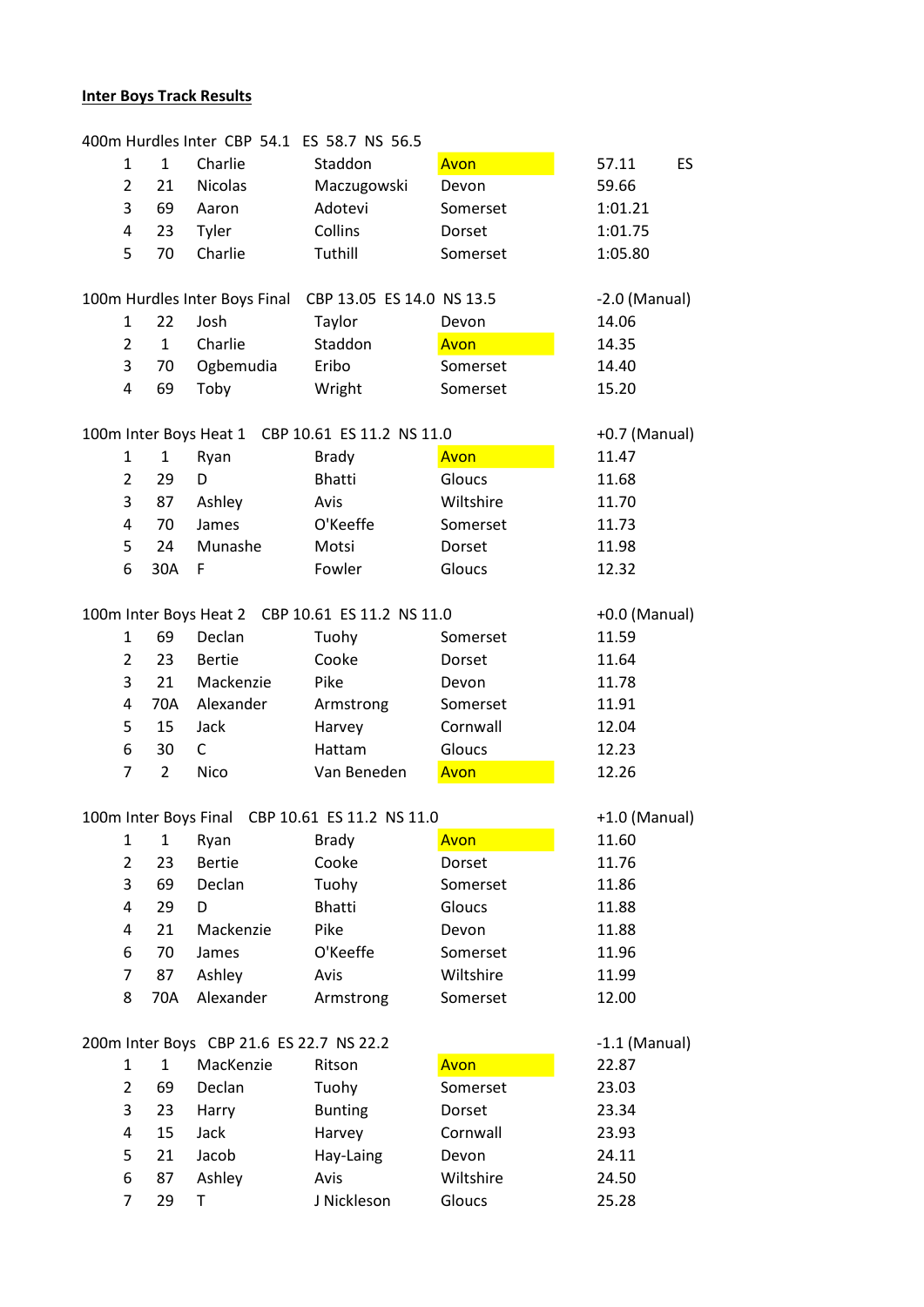| 8              | 30             | $\overline{\phantom{a}}$                 | Olateju                                                    | Gloucs    | 25.51   |    |
|----------------|----------------|------------------------------------------|------------------------------------------------------------|-----------|---------|----|
|                |                | 400m Inter Boys CBP 49.3 ES 51.1 NS 49.7 |                                                            |           |         |    |
| $\mathbf{1}$   | 23             | Toby                                     | Bemand                                                     | Dorset    | 51.66   |    |
| $\overline{2}$ | $\overline{2}$ | Joe                                      | Markey                                                     | Avon      | 53.19   |    |
| 3              | 87             | Ed                                       | Hunnibell                                                  | Wiltshire | 53.77   |    |
| 4              | 69             | Gerard                                   | McGrady                                                    | Somerset  | 53.85   |    |
| 5              | $\mathbf{1}$   | Sam                                      | Rudge                                                      | Avon      | 55.66   |    |
|                |                |                                          | 800m Inter Boys CBP 1.53.5 ES 1.57 NS 1.55                 |           |         |    |
| $\mathbf{1}$   | $\mathbf{1}$   | Sam                                      | Holloway                                                   | Avon      | 2:02.61 |    |
| $\overline{2}$ | 21             | Gregor                                   | Norster                                                    | Devon     | 2:04.73 |    |
| 3              | 69             | Jack                                     | Harvey                                                     | Somerset  | 2:05.25 |    |
| 4              | 23             |                                          | Cornish                                                    |           | 2:05.43 |    |
|                |                | Henry                                    | Choules                                                    | Dorset    | 2:05.55 |    |
| 5              | 87             | Jack                                     |                                                            | Wiltshire |         |    |
| 6              | $\overline{2}$ | <b>Nicholas</b>                          | Pestell                                                    | Avon      | 2:05.89 |    |
| $\overline{7}$ | 88             | David                                    | Kelsall                                                    | Wiltshire | 2:07.68 |    |
|                |                |                                          | 1500m Inter Boys Final CBP 3.59.7 ES 4.06 NS 4.03          |           |         |    |
| $\mathbf{1}$   | 23             | Will                                     | Rabjohns                                                   | Dorset    | 4:09.33 |    |
| 2              | 24             | Archie                                   | Coates                                                     | Dorset    | 4:11.41 |    |
| 3              | 29             | H                                        | Sheffield                                                  | Gloucs    | 4:13.23 |    |
| 4              | 15             | <b>Blake</b>                             | Grant-Williams                                             | Cornwall  | 4:18.67 |    |
| 5              | 16             | Kenny                                    | Gibson                                                     | Cornwall  | 4:21.00 |    |
| 6              | 87             | Thomas                                   | Wood                                                       | Wiltshire | 4:21.28 |    |
| $\overline{7}$ | 88             | Ben                                      | Wagstaff                                                   | Wiltshire | 4:22.66 |    |
| 8              | 30A            | T                                        | Gavin                                                      | Gloucs    | 4:25.95 |    |
| 9              | 69             | Patrick                                  | Cole                                                       | Somerset  | 4:27.55 |    |
| 10             | 30             | S                                        | Forrest                                                    | Gloucs    | 4:28.14 |    |
| 11             | 21             | Charlie                                  | Aldous                                                     | Devon     | 4:28.87 |    |
|                |                |                                          | 1500m Steeple Chase Inter Boys CBP 4.20.97 ES 4.40 NS 4.32 |           |         |    |
| $\mathbf{1}$   | 1              | Dylan                                    | Stoneman                                                   | Avon      | 4:34.92 | ES |
| $\overline{2}$ | 69             | <b>Dillon</b>                            | Millard                                                    | Somerset  | 4:41.87 |    |
| 3              | 70             | Noah                                     | Heal                                                       | Somerset  | 4:50.78 |    |
|                |                |                                          | 3000m Inter Boys CBP 8.46.2 ES 8.56 NS 8.50                |           |         |    |
| 1              | 30             | A                                        | Adams                                                      | Gloucs    | 9:00.75 |    |
| $\overline{2}$ | 87             | Harry                                    | Maxwell                                                    | Wiltshire | 9:09.82 |    |
| 3              | 30A            | F                                        | Hart                                                       | Gloucs    | 9:23.29 |    |
| 4              | 69             | Harrison                                 | Williams                                                   | Somerset  | 9:49.19 |    |
| 5              | 23             | Jack                                     | Williams                                                   | Dorset    | 9:57.57 |    |
|                |                |                                          |                                                            |           |         |    |
|                |                |                                          | 4 X 100m Relay Inter & Boys CBP 43.6 ES 45.0 NS 43.6       |           |         |    |
| 1              | IB1            | Inter Boys                               | Avon                                                       |           | 45.79   |    |
| $\overline{2}$ | <b>IB69</b>    | Inter Boys                               | Somerset                                                   |           | 46.17   |    |
| 3              | <b>IB21</b>    | Inter Boys                               | Devon                                                      |           | 47.33   |    |
| 4              | <b>IB23</b>    | <b>Inter Boys</b>                        | Dorset                                                     |           | 48.18   |    |
|                |                |                                          |                                                            |           |         |    |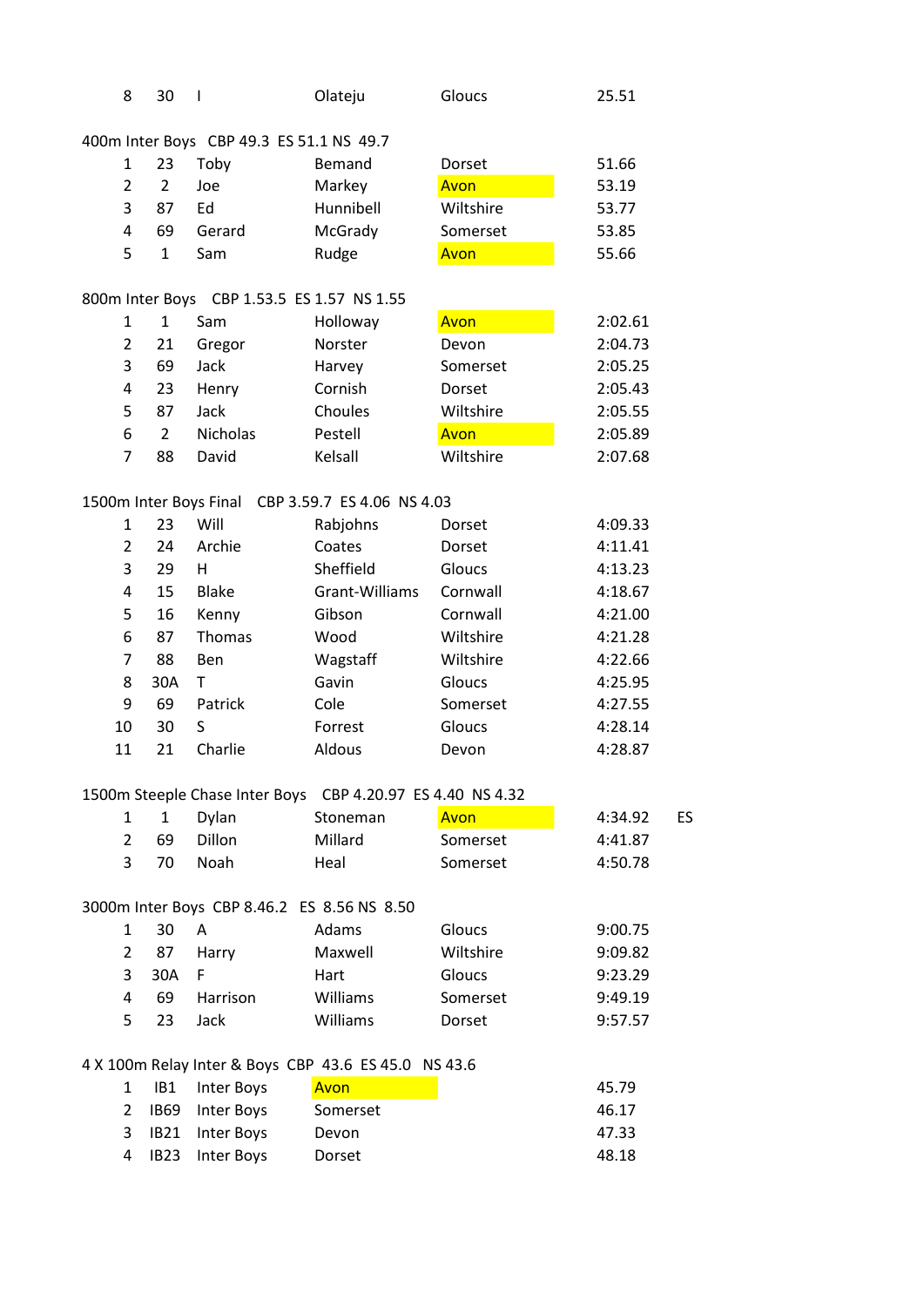# Senior Girls Track Results

|                |                | 400m Hurdles Senior Girls Final               | CBP 61.6 ES 65.5 NS 64.0                          |           |                 |           |
|----------------|----------------|-----------------------------------------------|---------------------------------------------------|-----------|-----------------|-----------|
| 1              | 23             | Ella                                          | Jeffery                                           | Dorset    | 1:05.56         |           |
| $\overline{2}$ | 87             | Isla                                          | <b>Brown</b>                                      | Wiltshire | 1:05.67         |           |
| 3              | 21             | Hannah                                        | Ulvede                                            | Devon     | 1:06.19         |           |
| 4              | 22             | Kinga                                         | Kudzia                                            | Devon     | 1:09.17         |           |
| 5              | 69             | Kai                                           | Snell                                             | Somerset  | 1:10.66         |           |
| 6              | $\overline{2}$ | Grace                                         | Cardwell                                          | Avon      | 1:11.88         |           |
| $\overline{7}$ | 16             | Catherine                                     | Groves                                            | Cornwall  | 1:14.64         |           |
|                |                | 100m Hurdles Senior Girls Final               | CBP 13.8 ES 15.2 NS 14.6                          |           | $+0.4$ (Manual) |           |
| 1              | 21             | Katie                                         | Chapman                                           | Devon     | 14.41           | <b>NS</b> |
| $\overline{2}$ | 23             | Mia                                           | Wilkinson                                         | Dorset    | 15.82           |           |
| 3              | 15             | Zara                                          | Mitchell                                          | Cornwall  | 16.73           |           |
| 4              | 16             | Catherine                                     | Groves                                            | Cornwall  | 17.42           |           |
|                |                |                                               | 100m Senior Girls Final CBP 11.76 ES 12.4 NS 12.1 |           | $+0.0$ (Manual) |           |
| 1              | 21             | Estelle                                       | Roots                                             | Devon     | 12.29           | <b>ES</b> |
| $\overline{2}$ | 23             | Amelia                                        | Verney                                            | Dorset    | 12.51           |           |
| 3              | 87             | Kirsty                                        | Treglown                                          | Wiltshire | 12.57           |           |
| 4              | 69             | Seren                                         | Rodgers                                           | Somerset  | 12.59           |           |
| 5              | 22             | Lili                                          | Fern                                              | Devon     | 12.66           |           |
| 6              | 70             | Tyra                                          | Jagtiani                                          | Somerset  | 12.82           |           |
| $\overline{7}$ | $\mathbf{1}$   | Eleni                                         | Francis                                           | Avon      | 12.86           |           |
| 8              | 15             | Ami                                           | Boxall                                            | Cornwall  | 13.17           |           |
|                |                | 200m Senior Girls CBP 24.2 ES 25.7 NS 25.1    |                                                   |           | $-0.4$ (Manual) |           |
| 1              | 21             | Estelle                                       | Roots                                             | Devon     | 26.28           |           |
| $\overline{2}$ | 23             | Amelia                                        | Verney                                            | Dorset    | 26.50           |           |
| 3              | 88             | Sophie                                        | Cowey                                             | Wiltshire | 26.92           |           |
| 4              | 70             | Kiera                                         | Gilman                                            | Somerset  | 27.12           |           |
| 5              | 69             | Tyra                                          | Jagtiani                                          | Somerset  | 27.24           |           |
| 6              | 15             | Ami                                           | <b>Boxall</b>                                     | Cornwall  | 28.27           |           |
|                |                | 400m Senior Girls CBP 55.8 ES 58.3 NS 57.0    |                                                   |           |                 |           |
| 1              | 29             | R                                             | <b>Brook</b>                                      | Gloucs    | 59.23           |           |
| $\overline{2}$ | 21             | Harriet                                       | Beardsmore                                        | Devon     | 59.70           |           |
| 3              | 69             | Ella                                          | Wintle                                            | Somerset  | 1:00.27         |           |
| 4              | 22             | <b>Beatrice</b>                               | Oliver-Stevens                                    | Devon     | 1:01.63         |           |
| 5              | 15             | Kerrie                                        | Shanley                                           | Cornwall  | 1:02.75         |           |
| 6              | 70             | Imogen                                        | Evans                                             | Somerset  | 1:04.90         |           |
|                |                | 800m Senior Girls CBP 2.09.95 ES 2.16 NS 2.12 |                                                   |           |                 |           |
| 1              | 23             | Emily                                         | Shaw                                              | Dorset    | 2:12.58         | <b>ES</b> |
| $\overline{2}$ | 69             | Freya                                         | <b>Buglass</b>                                    | Somerset  | 2:20.42         |           |
| 3              | 21             | Jess                                          | Courtney                                          | Devon     | 2:32.42         |           |
|                |                |                                               | 1500m Senior Girls CBP 4.28.09 ES 4.42 NS 4.36    |           |                 |           |
| $\mathbf{1}$   | 29             | K                                             | Sheppard                                          | Gloucs    | 4:36.98         | <b>ES</b> |
|                |                |                                               |                                                   |           |                 |           |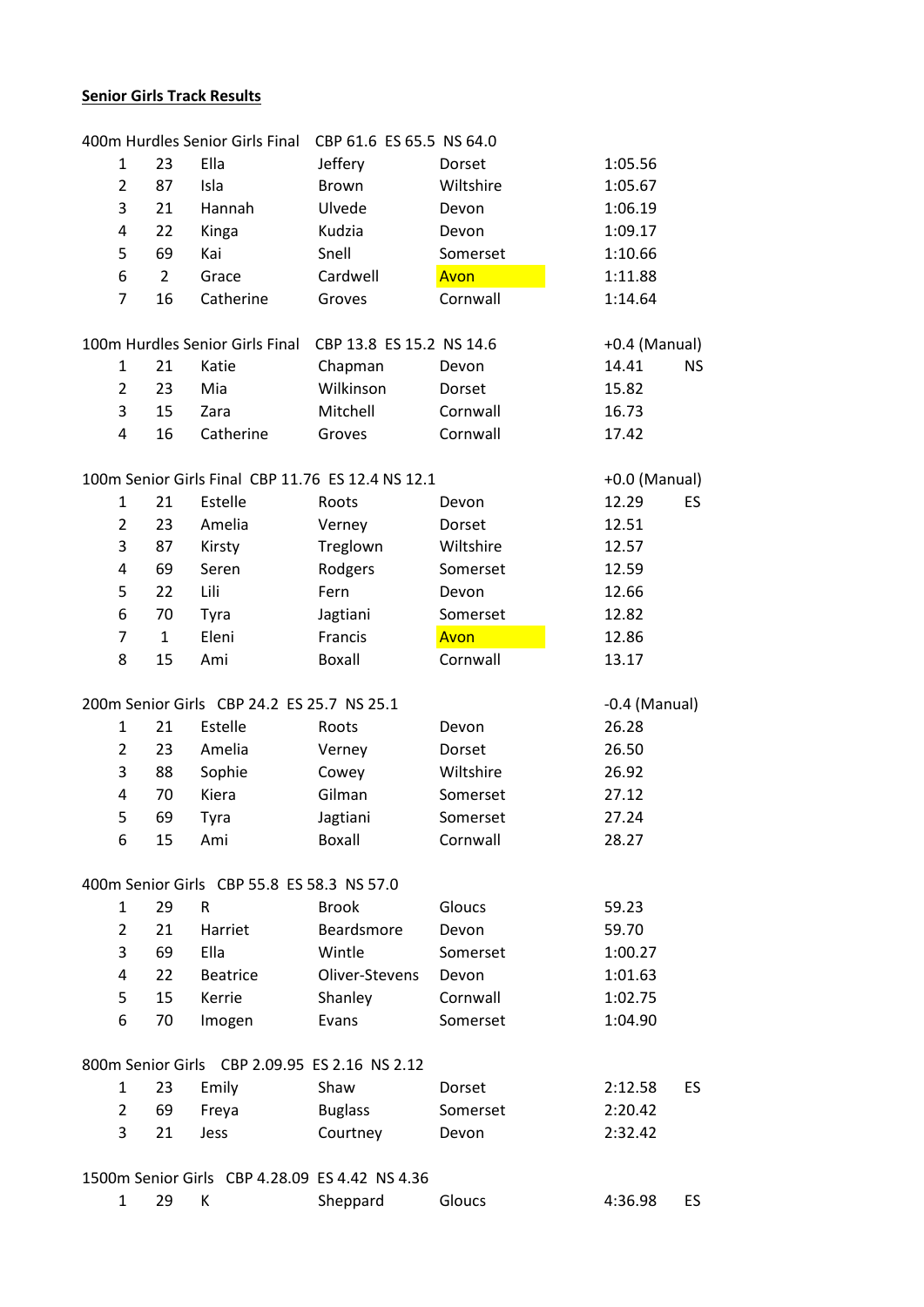| 2              | 30A            | Τ                                               | Spinney                                                      | Gloucs    | 4:52.06  |           |
|----------------|----------------|-------------------------------------------------|--------------------------------------------------------------|-----------|----------|-----------|
| 3              | 30             | J                                               | Hill                                                         | Gloucs    | 4:55.27  |           |
| 4              | $\mathbf{1}$   | Amy                                             | Nicholls                                                     | Avon      | 4:58.95  |           |
| 5              | 69             | Elisha                                          | <b>Burgess</b>                                               | Somerset  | 5:23.03  |           |
| 6              | 22             | Holly                                           | Leman-Liberal                                                | Devon     | 5:26.73  |           |
|                |                |                                                 | 1500m Steeple Chase Senior Girls CBP 4.47.96 ES 5.17 NS 5.10 |           |          |           |
| $\mathbf{1}$   | 29             | К                                               | Dee                                                          | Gloucs    | 5:00.96  | <b>NS</b> |
| $\overline{2}$ | 23             | Emily                                           | Parker                                                       | Dorset    | 5:04.32  | <b>NS</b> |
| 4              | 87             | Imogen                                          | Tanner                                                       | Wiltshire | 5:25.51  |           |
| 5              | 69             | Sophia                                          | Wilson                                                       | Somerset  | 5:26.14  |           |
| 6              | 70             | Anya                                            | Evans                                                        | Somerset  | 5:41.14  |           |
|                |                |                                                 |                                                              |           |          |           |
|                |                | 3000m Senior Girls CBP 9.54.6 ES 10.16 NS 10.06 |                                                              |           |          |           |
| 3              | 23             | Hannah                                          | Blundy                                                       | Dorset    | 9:56.29  | <b>NS</b> |
| 4              | 29             | C                                               | Thornley                                                     | Gloucs    | 10:04.63 | <b>NS</b> |
| 5              | 87             | Lizzie                                          | Norton                                                       | Wiltshire | 10:09.83 | ES        |
| $\overline{7}$ | 69             | Juliette                                        | Jannedothee                                                  | Somerset  | 10:32.13 |           |
| 10             | $\overline{2}$ | Alice                                           | <b>Bridger Morales Avon</b>                                  |           | 11:11.68 |           |
| 11             | 21             | Katie                                           | <b>Harries</b>                                               | Devon     | 11:15.06 |           |
|                |                |                                                 | 4 X 100m Relay Senior Girls CBP 48.2 ES 50.0 NS 49.0         |           |          |           |
| $\mathbf{1}$   | 21             |                                                 | Devon                                                        |           | 49.68    | <b>ES</b> |
| 2              | 69             |                                                 | Somerset                                                     |           | 49.93    | ES        |
| 3              | 23             |                                                 | Dorset                                                       |           | 52.49    |           |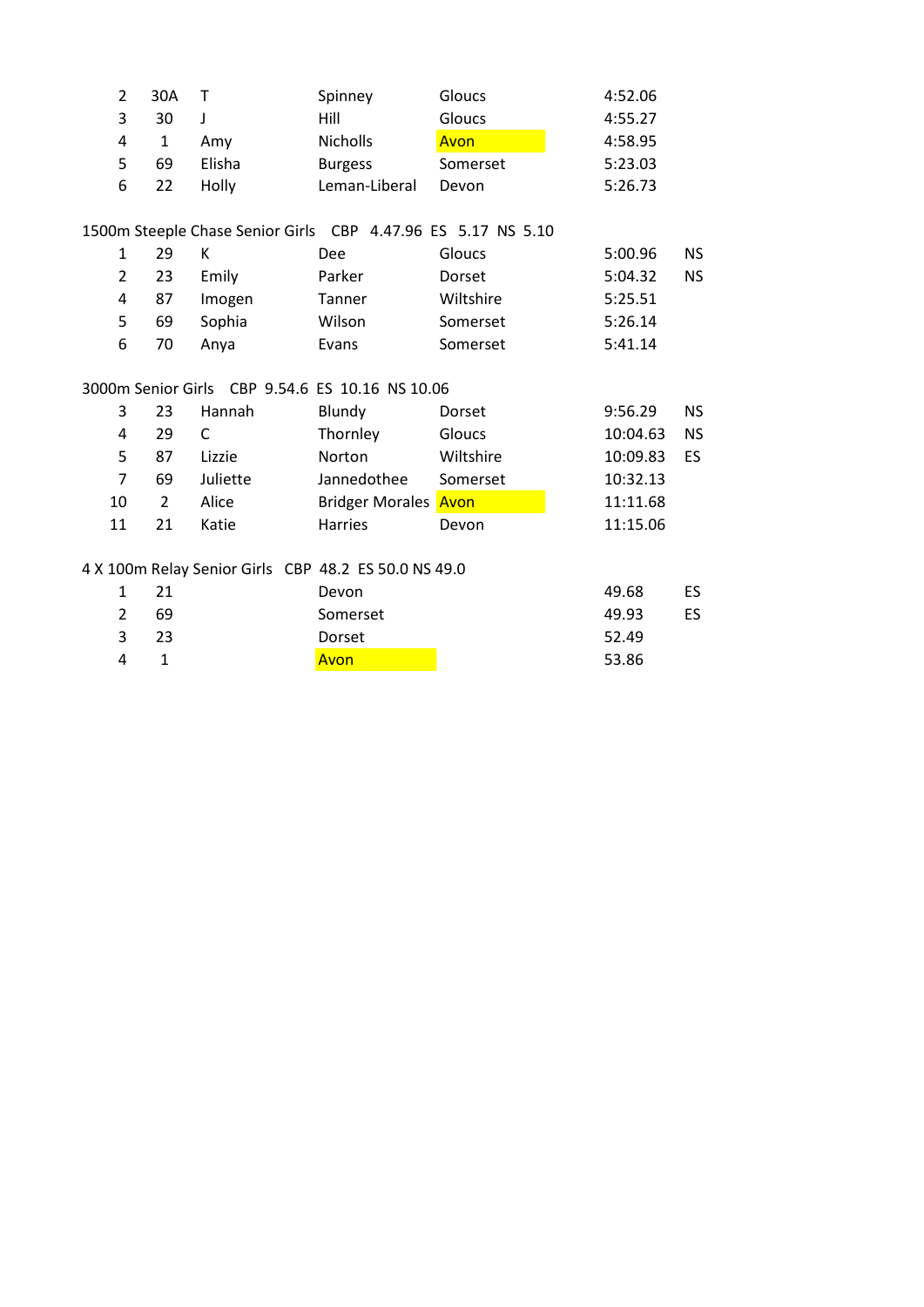### **Senior Boys Track Results**

| 400m Hurdles Senior Boys Final CBP 53.3 ES 57.5 NS 55.0 |                |                                                 |                                                  |                                                         |                   |                    |  |
|---------------------------------------------------------|----------------|-------------------------------------------------|--------------------------------------------------|---------------------------------------------------------|-------------------|--------------------|--|
|                                                         | $\mathbf{1}$   | 69                                              | Noah                                             | Miller                                                  | Somerset          | 56.02<br><b>ES</b> |  |
|                                                         |                |                                                 |                                                  | 110m Hurdles Senior Boys Final CBP 14.2 ES 15.3 NS 14.6 |                   | $-2.4$ (Manual)    |  |
|                                                         | $\mathbf{1}$   | 70                                              | Harry                                            | Barton                                                  | Somerset          | 14.44<br><b>NS</b> |  |
|                                                         | $\overline{2}$ | 16A                                             | Henry                                            | Curtis                                                  | Cornwall          | ES<br>15.19        |  |
|                                                         | 3              | 87                                              | Oscar                                            | Hennessy Leach                                          | Wiltshire         | 15.57              |  |
|                                                         | 4              | 69                                              | Noah                                             | Miller                                                  | Somerset          | 15.90              |  |
|                                                         |                |                                                 |                                                  |                                                         |                   |                    |  |
|                                                         |                |                                                 | 100m Senior Boys Heat 1 CBP 10.6 ES 11.0 NS 10.8 |                                                         |                   | +0.0 (Manual)      |  |
|                                                         | $\mathbf{1}$   | $\mathbf{1}$                                    | Edward                                           | Wilson                                                  | Avon              | 11.19              |  |
|                                                         | $\overline{2}$ | 87                                              | Joe                                              | Carter                                                  | Wiltshire         | 11.21              |  |
|                                                         | 3              | 16                                              | Connell                                          | McCarthy                                                | Cornwall          | 11.40              |  |
|                                                         | 4              | 29                                              | A                                                | Klemz                                                   | Gloucs            | 11.55              |  |
|                                                         | 5              | 69                                              | Josh                                             | Mcmillan                                                | Somerset          | 11.75              |  |
|                                                         | 6              | 16A                                             | Henry                                            | Curtis                                                  | Cornwall          | 11.75              |  |
|                                                         |                |                                                 |                                                  |                                                         |                   |                    |  |
|                                                         |                |                                                 | 100m Senior Boys Heat 2 CBP 10.6 ES 11.0 NS 10.8 |                                                         |                   | $+1.6$ (Manual)    |  |
|                                                         | $\mathbf{1}$   | 21                                              | <b>Achilles</b>                                  | <b>Brown</b>                                            | Devon             | 11.16              |  |
|                                                         | $\overline{2}$ | 23                                              | Harry                                            | Wigham                                                  | Dorset            | 11.45              |  |
|                                                         | 3              | 15                                              | Micho                                            | Tao                                                     | Cornwall          | 11.56              |  |
|                                                         | 4              | 88                                              | Joshua                                           | Umeh                                                    | Wiltshire         | 11.58              |  |
|                                                         | 5              | 24                                              | Will                                             | Squires                                                 | Dorset            | 11.71              |  |
|                                                         |                |                                                 |                                                  |                                                         |                   |                    |  |
|                                                         |                | 100m Senior Boys Final CBP 10.6 ES 11.0 NS 10.8 |                                                  |                                                         |                   |                    |  |
|                                                         |                |                                                 |                                                  |                                                         |                   | $-0.7$ (Manual)    |  |
|                                                         | $\mathbf{1}$   | $\mathbf{1}$                                    | Edward                                           | Wilson                                                  | Avon              | 11.12              |  |
|                                                         | $\overline{2}$ | 21                                              | Achilles                                         | <b>Brown</b>                                            | Devon             | 11.18              |  |
|                                                         | 3              | 87                                              | Joe                                              | Carter                                                  | Wiltshire         | 11.34              |  |
|                                                         | 4              | 16                                              | Connell                                          | McCarthy                                                | Cornwall          | 11.53              |  |
|                                                         | 5              | 23                                              | Harry                                            | Wigham                                                  | Dorset            | 11.58              |  |
|                                                         | 6              | 29                                              | A                                                | Klemz                                                   | Gloucs            | 11.67              |  |
|                                                         | $\overline{7}$ | 88                                              | Joshua                                           | Umeh                                                    | Wiltshire         | 11.86              |  |
|                                                         |                |                                                 |                                                  |                                                         |                   |                    |  |
|                                                         |                |                                                 | 200m Senior Boys Final CBP 21.40 ES 22.2 NS 21.9 |                                                         |                   | $+0.4$ (Manual)    |  |
|                                                         | $\mathbf{1}$   | $\mathbf{1}$                                    | Edward                                           | Wilson                                                  | Avon              | 22.57              |  |
|                                                         | 2              | 15                                              | Jacob                                            | Lamboll                                                 | Cornwall          | 22.60              |  |
|                                                         | 3              | 16                                              | Connell                                          | McCarthy                                                | Cornwall          | 23.14              |  |
|                                                         | 4              | 69                                              | Antonio                                          | Alvarez                                                 | Somerset          | 23.15              |  |
|                                                         | 5              | 21                                              | Achilles                                         | <b>Brown</b>                                            | Devon             | 23.17              |  |
|                                                         | 6              | 70                                              | Robert                                           | Hall                                                    | Somserset         | 23.58              |  |
|                                                         | 7              | 23                                              | Liam                                             | Nixon                                                   | Dorset            | 23.65              |  |
|                                                         |                |                                                 |                                                  |                                                         |                   |                    |  |
|                                                         |                |                                                 | 400m Senior Boys CBP 48.41 ES 49.7 NS 48.8       |                                                         |                   |                    |  |
|                                                         | $\mathbf{1}$   | 15                                              | Jacob                                            | Lamboll                                                 | Cornwall          | 49.91              |  |
|                                                         | $\overline{2}$ | 16                                              | Joe                                              | Wheeler                                                 | Cornwall          | 50.07              |  |
|                                                         | 3              | 29                                              | E                                                | Hood                                                    | Gloucs            | 51.52              |  |
|                                                         | 4<br>5         | 21<br>70                                        | Thomas<br>Eddie                                  | Elliot<br>Griffin                                       | Devon<br>Somerset | 51.80<br>51.90     |  |